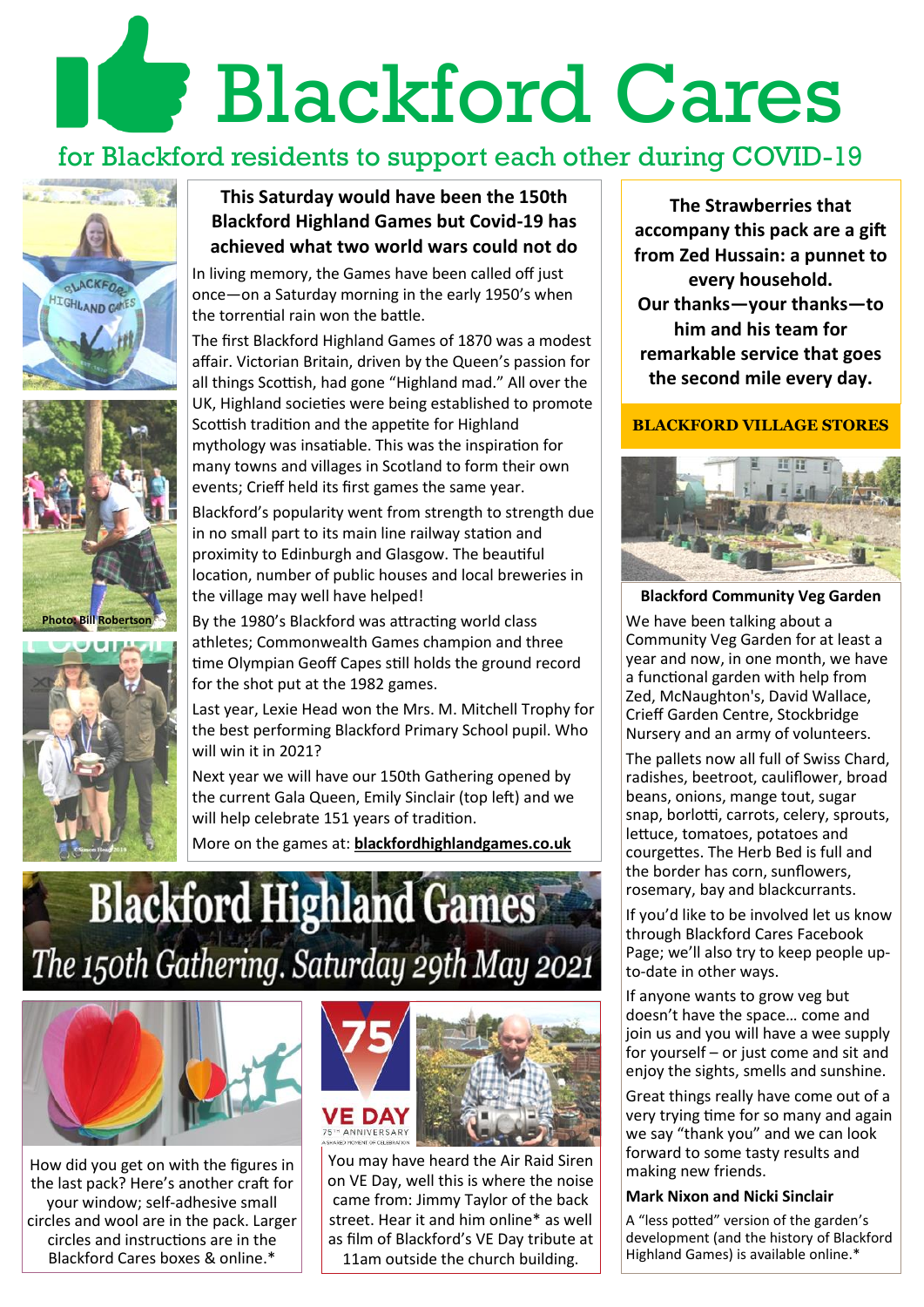

Post office van restarts Tuesday & Thursday 9am to 10am outside Blackford Village Stores

Opens 30th May for prebooked "Pick your own Strawberries" slots 07801 069933



Auchterarder Recycling Centre opens from Tuesday 2nd June but "don't expect business as usual."

Tuesdays & Thursdays 9.00 - 19.00 Saturdays & Sundays 10.00 - 17.00 **VISITING THE RECYCLING CENTRE:** 

# **WHAT YOU NEED TO**



**KNOW** 

**SOCIAL DISTANCING** Stav at least 2m apart at all times. Only 1 person may exit the car to dispose of waste



**DOMESTIC VEHICLES** ONLY



#### **FOLLOW SIGNS AND INSTRUCTIONS** Stay in your car and

follow onsite signage and instructions

#### A MAXIMUM OF 6 BAGS

Only bring a maximum of 6 bags, Site Attendants are not permitted to assist, therefore ensure you can lift and carry the bags



## **RECYCLING**

**NO BULKY ITEMS OR** 

**WASH YOUR HANDS** 

Ensure you wash your hands thoroughly after visiting the Recycling Centre



Have you seen Blackford's Hot Stuff doing the Full Monty? Try the Gala Facebook Page or the websites of the church or the Daily Record!

## **Where to find help**

Blackford Cares exists "for Blackford residents to support each other during COVID-19."

The foodbank is currently being topped up by those shielded residents who receive food parcels then passing on what they'll not use. That has recently maintained the flow through the foodbank. We are also ordering from P&K Council and pass on to families referred to us.

Work circumstances will change for some of us and some of us will need support from the foodbank; we'll ask more from the community as required but the informal support of neighbours and extended family remains strong. Please do take from the foodbank when you need to.

These organisations are also here to help when required:

#### **Scottish Citizens Advice Helpline 0800 028 1456 / cas.org.uk**

**Christians against Poverty (Debt Counselling Charity) capuk.org**

#### **Samaritans 116 123. (Free 24/7)**

**Perth & Kinross Council Community Support 0345 30 111 00. CommunitySupport@pkc.gov.uk**





Grab some rocks, give them a clean and decorate them! When out on your walks hide them for the kids to find and re-hide again! Lots of fun for the kids on walks. Post photos on the Blackford Rocks Facebook Page.

## **Local takeaways**

**Maybe not open every evening so please check as these things change**

#### **Auchterarder**

Lal Tandoori 156 High St, <sup>6</sup>663111

Din Dins Tandoori 82 High St, <sup>6</sup>663553

New Honey Flower 80 High St, <sup>6</sup>663734

The Fish & Chip Company [102 High St,](https://www.tripadvisor.co.uk/Restaurant_Review-g551796-d7257067-Reviews-The_Fish_Chip_Company-Auchterarder_Perth_and_Kinross_Scotland.html#MAPVIEW) <sup>6</sup>[662530](tel:+44%201764%20662530)

Sheray Punjab [97 High St,](https://www.tripadvisor.co.uk/Restaurant_Review-g551796-d1939297-Reviews-Sheray_Punjab-Auchterarder_Perth_and_Kinross_Scotland.html#MAPVIEW) 雷[664277](tel:+44%201764%20664277)

Delivino 22 High St. <sup>6</sup>[660033](tel:+44%201764%20660033)

Cairn Lodge "Dine@Home" Orchil Road, <sup>6</sup>661095

[AuchterLarder](https://www.facebook.com/AuchterLarder/?eid=ARDvSUuCd0OIgBzqqfJVnpmWy_YZHFQq0kLhUi-RBbaWMgqH4CW5_pKVr3DTOjZlEi-jfhQ9_Lk5zIhX) (lunches) High St, 07925 859027

Sugar and Spice 96 High St, <sup>6</sup>661100

Jon and Fernandas 34 High St, <sup>6</sup>662442

Café Mimi's (Afternoon Tea) 86 High St, <sup>6</sup>664671

168 Topshop 168 High Street <sup>16</sup>662297 Order through Facebook Messenger

crieffhydro.com/eat/takeaway ■ 07738 731861

India Gate Indian Restaurant, Dunblane Fourways Roundabout, <sup>2</sup>[01786 825394](tel:01786-82-53-94-82-20-98)

China Gourmet (Delivery £5) 33-[35 High St, Dunblane](https://www.tripadvisor.co.uk/Restaurant_Review-g227126-d2401752-Reviews-China_Gourmet-Dunblane_Scotland.html#MAPVIEW) 2[01786 820110](tel:+44%201786%20820110)

We've enjoyed some fantastic photos in the Blackford Cares Facebook Group over the past month as we've gone out and explored our local area. For those not on Facebook there's a highlights film over at **blackfordparishchurch.org/flyingtheflag (This is what we mean when we have said "online\*")** Family photos and Tarneybackle sound track are used with permission.









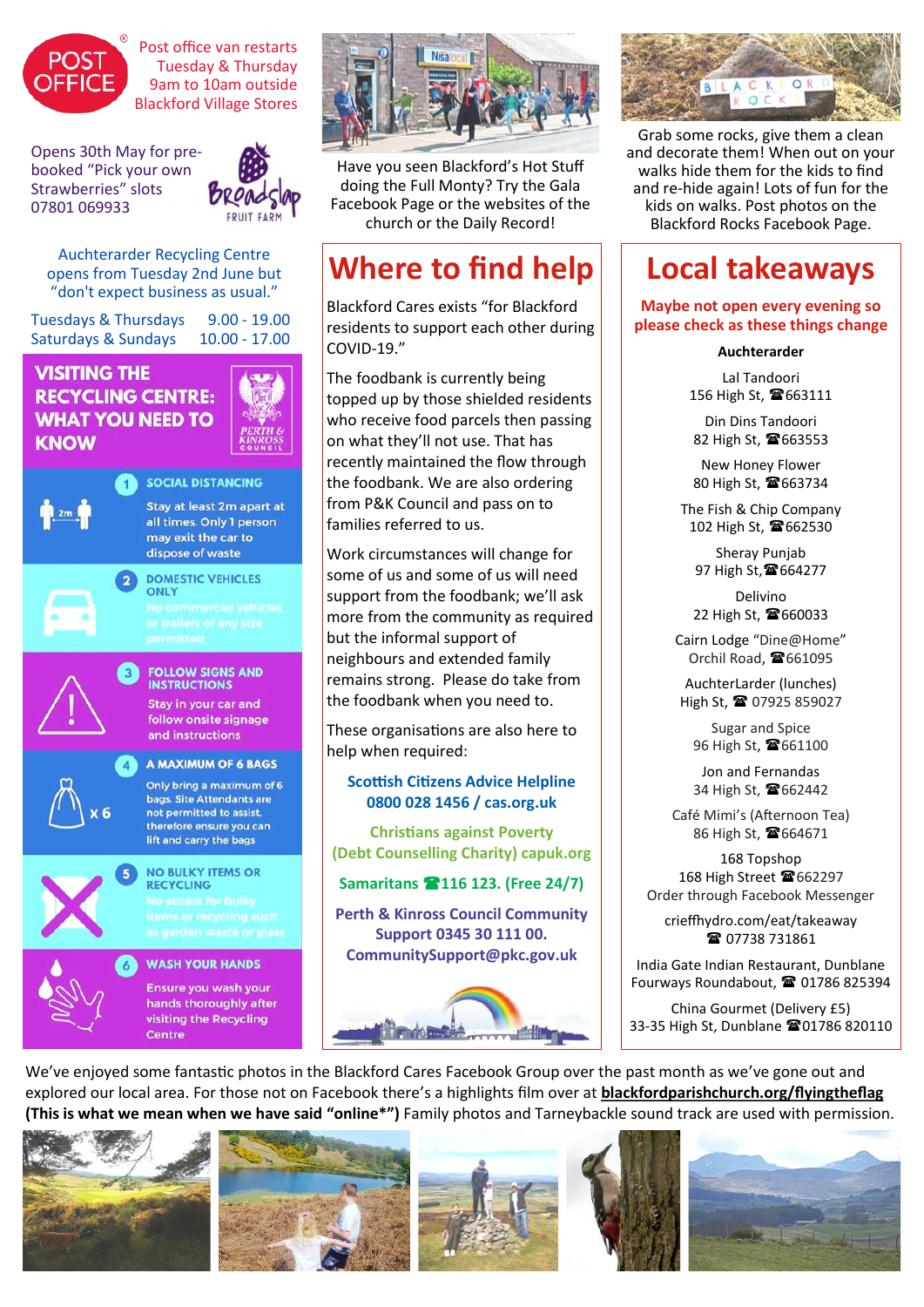## **Blackford Gala Week**

Blackford Gala happens during the second week of June; it's different but you'll still recognise it for the bunting, the treasure hunt, the art, windows and a new competition, the Senior Citizens' event and the BBQ on Gala Day.

But clearly it's not quite the same. We're "exercising caution" and recognising that during Gala Week, "we expect no public gatherings except for meetings of two households and only outdoors and with physical distancing." We are therefore not holding a parade or crowning a new Queen but are delighted that Emily Sinclair will remain our Gala Queen until crowning a successor in June 2021.

So get your bunting back up; read up on the events and start working on the competitions for all ages.

#### **Walking Treasure Hunt**

Adult courses and child courses will be available in the Blackford Cares boxes and downloadable from the Gala



Facebook page and Flying the Flag page on the church website from Sunday 7th June. Do the course at any time of the week—one attempt only; no going back to check. Remember physical distancing and look to start at any point on the course. Place entries in the box on the door step of Maybank, near the middle of Moray Street when you've finished and by 5pm on

Saturday. As last year's winners, it is the Thomas family who live there who set this year's course and will mark your answers. The same privilege waits this year's adult winners next year.

#### **Video Competition**

Capture a moment to amuse or inspire the village with a TikTok or other creative short video submitted to the Gala Facebook page by Saturday night. Judging on Sunday 14th.

**Please take particular care and responsibility this year in what we put on across the village. Get more involved and get more out of it to make it a year you'll not forget. Jan Thompson, Marjorie Sloan, Gordon Roy, Stuart Smeaton, Sarah Thomas, Anne-marie Carter & Irene King**



**Blackford Church** is flying the flag for the village including the weekly mix of flags to puzzle over. Christian Aid Week (above) had no house to house collection, but £78.36 was sent from the village via the box in the shop.

We mix live services on Zoom (like this Sunday 31st, 11am) with our recorded services drawing songs from YouTube and elsewhere to view on our website.

Our Bible Study and our Hot Chocolate Youth Group meet weekly on Zoom and we've had two Elders' Meetings that way. Having taken pews out in February and discovered dry rot we're onto making that good, have new chairs delivered and getting ready to start cleaning up the building.

Almost 100 copies of a Prayer Journal were handed out across our members and friends in the village and beyond.

Jesus applied a verse from the Psalms to himself and said, 'The stone that the builders rejected became the cornerstone.' So we have (with permission) taken materials from skips to create an installation for the outside of our building; *Two metres of saving grace is never negative space*.



You may have noticed that the **Blackford is Brighter** tubs are getting fresh compost ahead of flowers arriving very soon. Whilst we don't have any big projects this year we are really hoping to cheer people up with splashes of colour around the village.

Thanks to everyone who agreed to 'adopt' a tub, making the watering a wee bit easier. If you want to find out more about Blackford is Brighter take a look at our Facebook page. It would be great to hear from you.



Bike not working properly? Service required or needing repaired?

We now have our very own *Blackford Bike Guy* who you can reach on his Facebook page of that name. Message for availability and a quote will be given before any work is started.

Martin Tait says, "As a keen cyclist & bike enthusiast, I can service both adult & children's bikes. I also accept donations of bikes that can be recycled. As this is a hobby, and due to working full time, any messages will be answered in the evening or weekends. Price will be dependent on service and parts required but if I can help people save some cash that's a bonus."

**Blackford Cares finances are handled by Blackford Parish Church Scottish Charity Number SC005594**